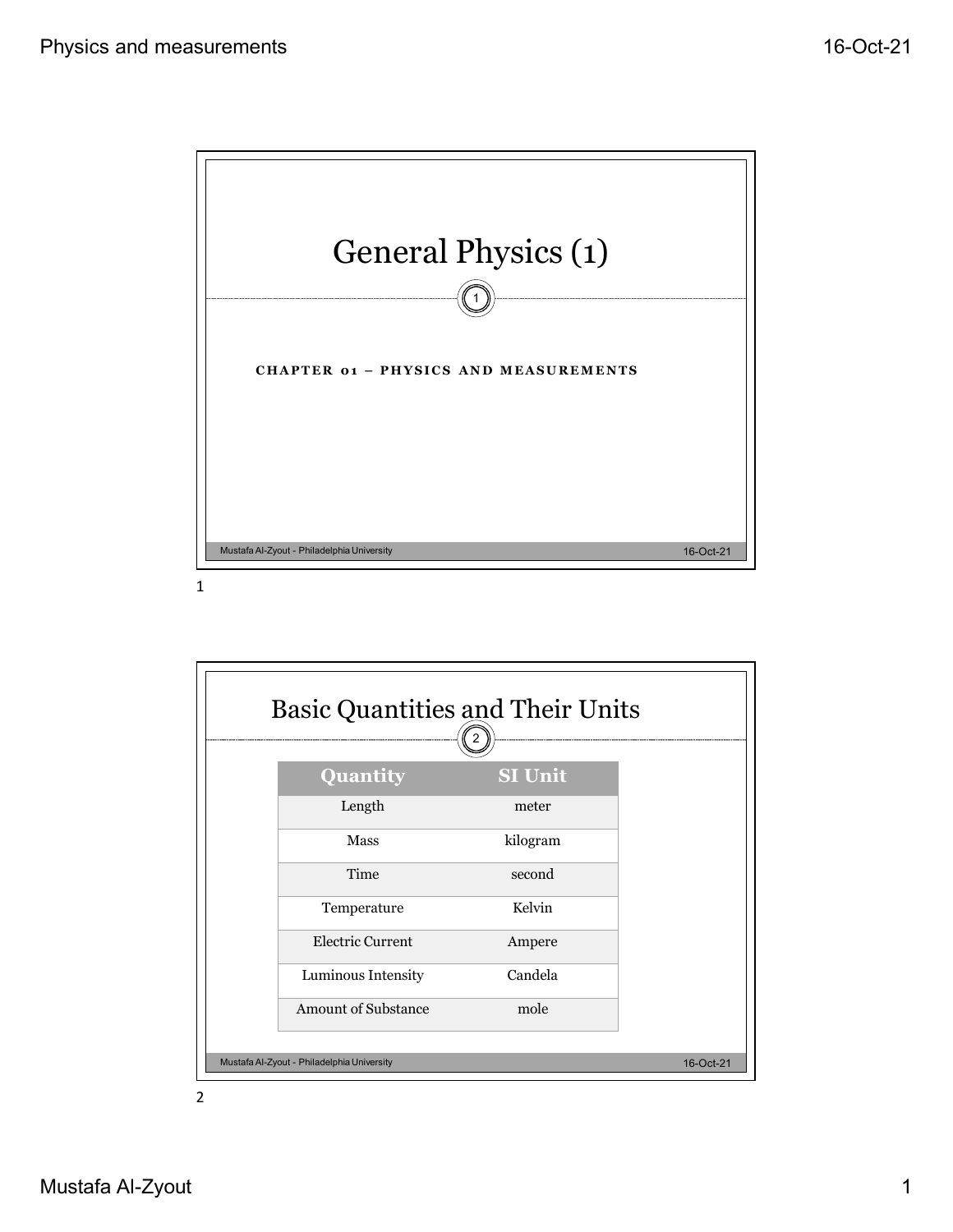



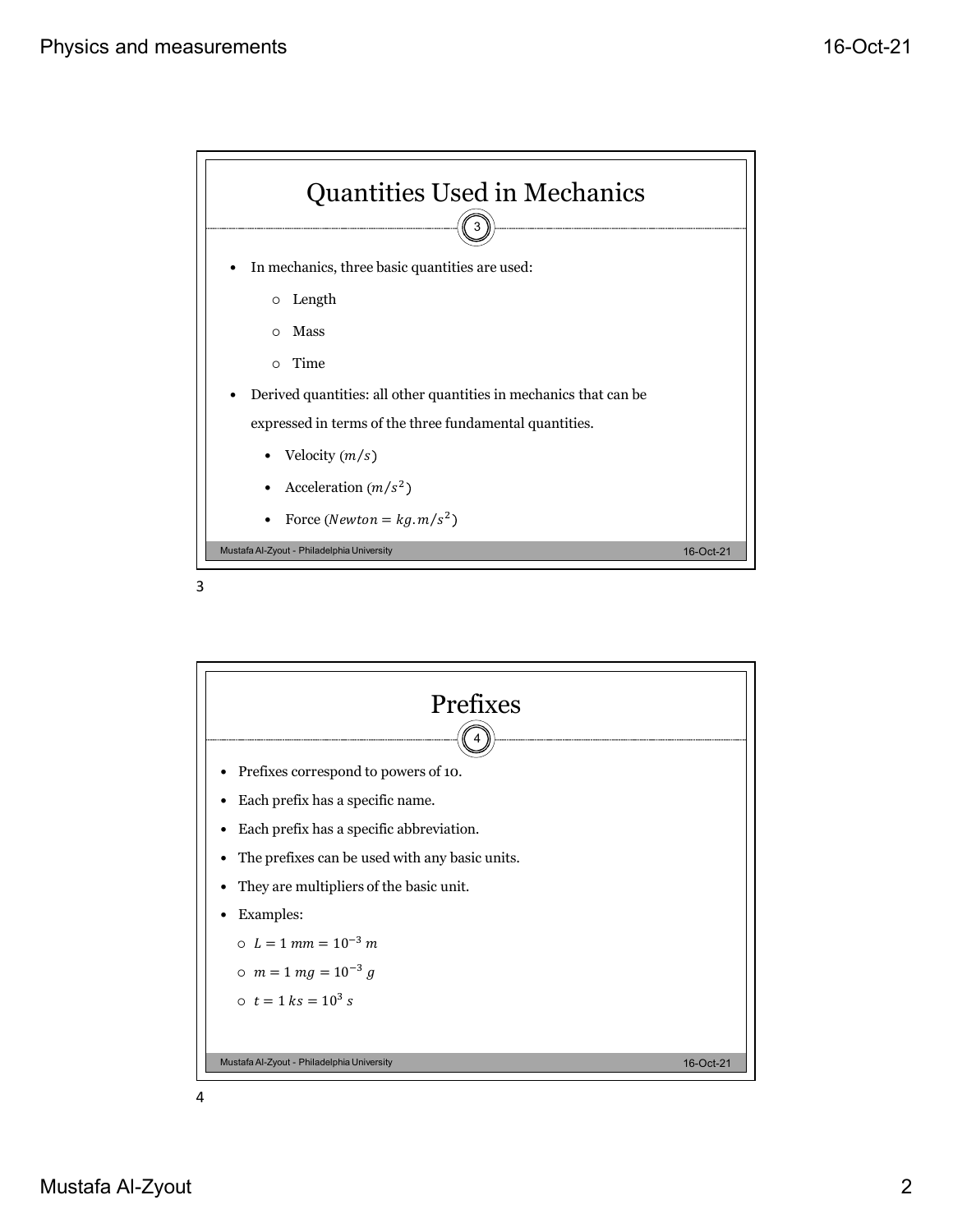|            |               |                     | 5               |               |                     |
|------------|---------------|---------------------|-----------------|---------------|---------------------|
| Power      | <b>Prefix</b> | <b>Abbreviation</b> | Power           | <b>Prefix</b> | <b>Abbreviation</b> |
| $10^{-24}$ | yocto         | y                   | $10^{1}$        | deka          | da                  |
| $10^{-21}$ | zepto         | z                   | 10 <sup>2</sup> | hecto         | $\mathbf h$         |
| $10^{-18}$ | atto          | a                   | 10 <sup>3</sup> | kilo          | $\mathbf k$         |
| $10^{-15}$ | femto         | f                   | 10 <sup>6</sup> | mega          | М                   |
| $10^{-12}$ | pico          | p                   | 10 <sup>9</sup> | giga          | G                   |
| $10^{-9}$  | nano          | $\mathbf n$         | $10^{12}$       | tera          | T                   |
| $10^{-6}$  | micro         | $\mu$               | $10^{15}$       | peta          | $\mathbf{P}$        |
| $10^{-3}$  | milli         | m                   | $10^{18}$       | exa           | E                   |
| $10^{-2}$  | centi         | $\mathbf{c}$        | $10^{21}$       | zetta         | Z                   |
| $10^{-1}$  | deci          | d                   | $10^{24}$       | yotta         | Y                   |

5